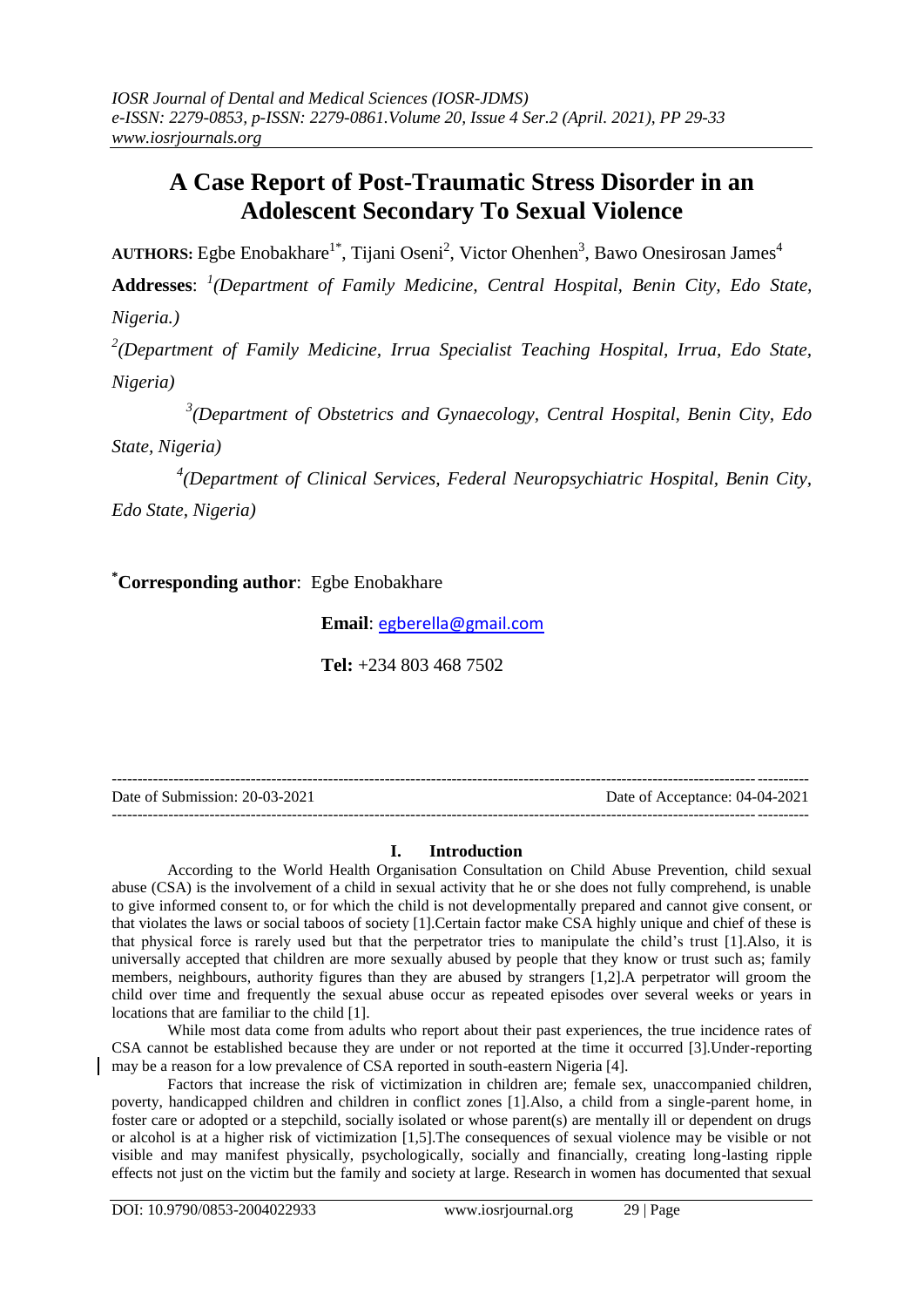violence contributes significantly to depression, alcohol/drug use and dependence, panic disorder, posttraumatic stress disorder (PTSD) and suicide attempts [6]. Unlike sexual violence in adults where they typically will be seen in emergency care, children present to the hospital through other means or circumstances [1]. Such circumstance include situations where an allegation has been made whether to the police or a caregiver and when behavioural changes or physical indicators have been found on the child [1].

Therapy should be wholistic and individualized to ameliorate the physical and emotional pain that follows trauma like sexual violence [7].Chivers-Wilson quoted Matsakis that successful recovery is subjective and measured by whether the client increases involvement in the present, acquires skills and attitudes to regain control of his or her life, forgive him or herself for guilt, shame and other negative cognitions, and gain stress reduction skills for overall better functioning [7].

This case report highlights PTSD in a minor as a mental health consequence of CSA complicated by delays in seeking appropriate medical care at the time of the assault.

## **II. Case Report**

Miss C.C., a 13-year-old J.S.3 student accompanied by her parents presented to the General Practice Clinic with complaints of crawling body sensation, heaviness of the head, palpitation and recurrent inability to sleep of four weeks duration. Her symptoms were preceded 6 weeks before presentation by non-consensual intercourse with two armed robbers that invaded their home at night. The event was her sexual debut and there was no repeat episode thereafter. The robbers did not use a condom and she bled mildly in the process. Robbers ejaculated into her vulva. She had no medical care after the incidence as parents encouraged her to bath and using the lime fruit she was given by her mother, she washed the vulva. Her mother believed that lime fruit could prevent any infection and prevent pregnancy that could arise.

She developed worrying thoughts with the predominant content being that her future had been put in jeopardy because she may get pregnant for unknown men or get infected with human immunodeficiency Virus (HIV). She was preoccupied with concerns that she would be unable to get married as a single mother with a child. She was concerned that she had lost her virginity. She reported constant crawling body sensations two weeks after the assault that progressively worsened. She believed that insects were crawling around her body but any attempt to wipe them off revealed no insect and this was worse when idle. She also had the feeling that her head was too heavy for her neck especially when in school during lectures and she progressively lost concentration in many aspects. About the same time, she developed palpitations and poor sleep. She went to bed at 10 pm but repeatedly woke up at about the time that she was raped. She experienced frequent nightmares of being attacked by men who forcibly demanded sex and would wake up screaming. She felt un-refreshed on awakening. She avoided going to bed alone especially after the lights were switched off and avoided the room as frequently as she could.

She noticed that she had flashbacks of the event which made her cry out evoking fear and anxiety similar to the feelings she had the night she was raped. She began to have distressing recollections of the event with her having repeated vivid images of being tied up and raped. She was worried her classmates could get to know and thereafter withdrew from them. Her parents said she had increasingly lost her self-confidence. She stayed longer while bathing, scrubbed her body intensely claiming she was dirty. Male voices sounding assertive, even from TV frightened her, especially in the evenings. She was also described as increasingly withdrawn and anhedonic.

She attained menarche at 11 years and menstruated for 4 to 5 days in a regular cycle of 27 to 30 days. Her last menstrual period was 6 days before the event. She was not aware of contraceptives and had not used any. There was no weight loss, no change in appetite or bowel habits. She did not have low energy levels. She was unhappy but had no weepy spells and no suicidal ideation. There was no history of auditory or visual hallucinations. She had no neck swelling and no heat or cold intolerance. She had never used alcohol, tobacco or psychoactive substance in any form.

She tested negative twice for HIV which she initiated on her own in a private facility in the last three weeks but still had fears she was infected and would die unmarried. She feared she had no future that she was unsafe and had the idea she was running mad from excessive worry. She wanted treatment to prevent her from worrying and be able to concentrate at school.

She was the youngest of 6 children in a monogamous setting. Her mother was a 56-year-old accountant with the State Ministry of Budget and father was a 58-year-old self-employed estate surveyor. They lived in a 6 bedroom duplex with water closet system for toilet facilities in the outskirts of the City. They were Christians of the Catholic faith and she was a member of the group called Legion of Mary. The family net monthly income was a minimum of 750, 000 naira (approximately 1,700 dollars) and had health insurance coverage for the family.

Her premorbid personality was described as normally withdrawn and quiet with few friends. She had a cordial relationship with her siblings, parents and at school with teachers and classmates. She was usually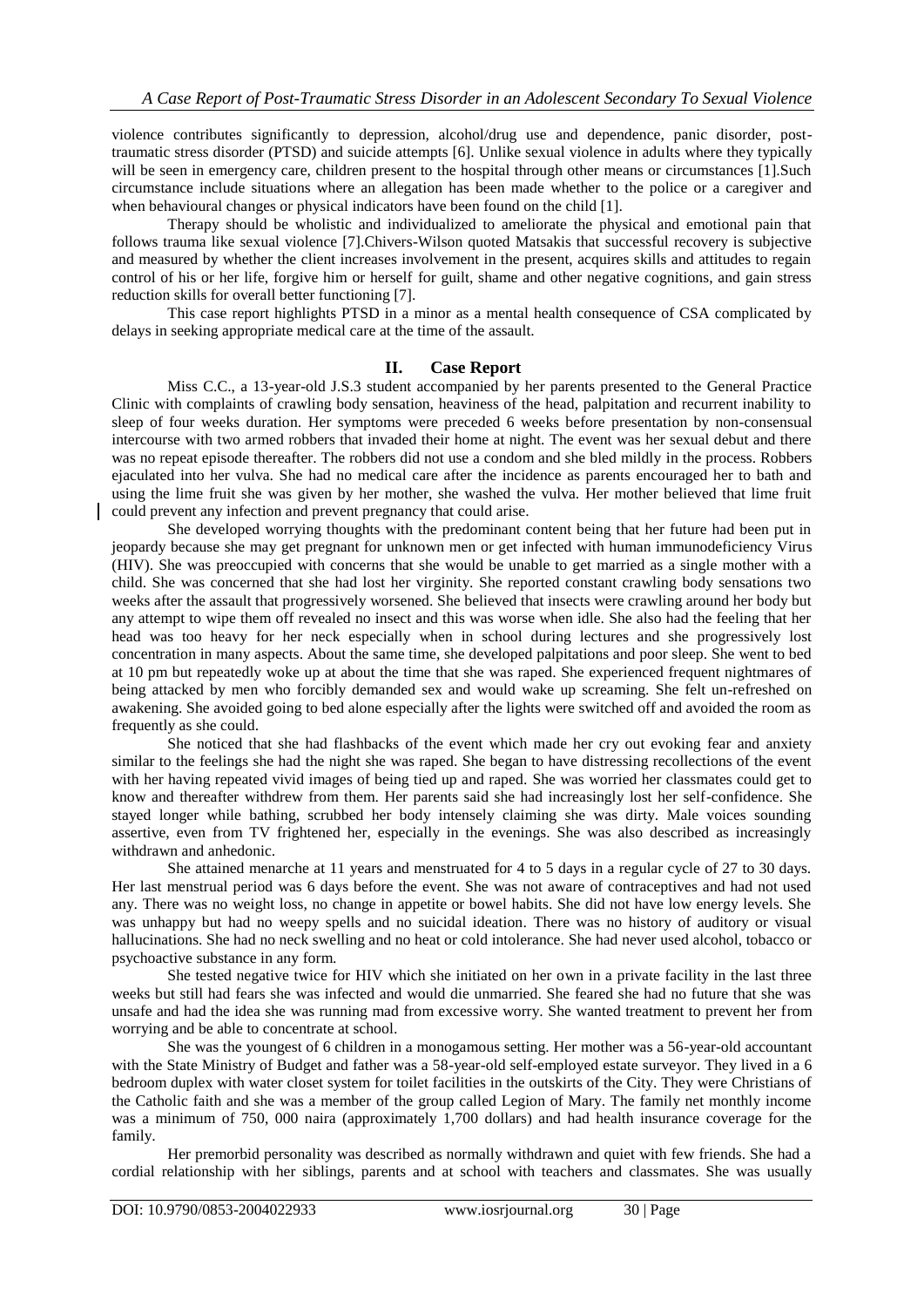among the top five in class following exams and hoped to become a lawyer. She was in J.S.3. She had never broken any school rule. She had never been managed for any psychiatric illness and never had a similar illness in the past.

At examination**,** vital signs and calculated body mass index (BMI) were normal. Her mental state examination revealed an appropriately dressed, calm and cooperative adolescent. She exhibited an anxious mood related to recounting the rape which generated a crying out reaction with an obvious grief grimace. Her speech was coherent and spontaneous with relevant themes. Her thought processes were free-flowing with connected themes; content was a preoccupation with death as an unmarried girl from HIV/acquired Immunodeficiency syndrome (AIDS), having a fatherless child and feeling unsafe at home. There was no flight or paucity of ideas. She was well oriented in time, place and person. Her long- and short-term memories were intact. There were no delusions or hallucinations. She had good judgement, intelligence and good insight about her problem.

Other systemic examination findings were normal. A diagnosis of Post-traumatic stress disorder in an adolescent secondary to sexual violence was made with a differential of mixed anxiety-depression.

The diagnosis and course of illness were explained to her and her parents. They were informed the stressor was the rape that occurred from the armed robbers and the condition was treatable with drugs and cognitive therapy. She was counselled against the suppression of thoughts and memories connected to the event as it could maintain her symptoms. In particular, she was encouraged to remember the trauma as often as possible and her parents were counselled to patiently give listening ears to her whenever she shared the memory as the ensuing symptoms overtime will subside. Her parents were counselled against stigmatizing her and advised to always seek medical help in cases of health issues early. She had a pregnancy test done which was negative. She was advised to see the psychiatrist for psychological support and placed on oral fluoxetine 20mg daily, lorazepam 1mg mornings and 2mg at nights. On follow-up, after two weeks her sleep had improved with fewer nightmares and the episodes of recollections had reduced significantly. She was counselled on positive living. Apart from preoccupation with death as an unmarried girl and still feeling unsafe, other aspects of mental state examination were not impaired. She was to continue oral fluoxetine 20mg daily, lorazepam 1mg at night.

On her next appointment, she had seen the psychiatrist who provided interactive counselling. The family had contracted security services to alert them of any eventualities. She was confident she could become a good lawyer in future and had learned being raped was a common occurrence not peculiar to her. She no longer had feelings of being unsafe. She was adherent to medications and had improved significantly with better sleep and no nightmare. Her recollections had ceased and related better with siblings and parents. She had attended one of her group activities in church since the last visit and related well with other members. She was to continue fluoxetine 20mg daily. She returned in six weeks and parents were happy with her improvement. She had a pre-test counselling, retroviral screening done which was non-reactive and had post-test counselling. She was happy to be HIV negative and would ensure to stay negative. She had resumed her group activities fully and related well with members. She was concentrating well on her studies. There were no preoccupations, no insomnia and no somatic symptoms. She was adherent to medications and had no distressing side effect. Her mental state and cognitive function were not impaired. She was to be maintained on fluoxetine 10mg daily and given a 3-month appointment but advised to present to the out-patient department if she had any health issue before the appointment date.

## **III. Discussion**

A child is anyone who has not reached the age of 18 [8,9].Child sexual abuse (CSA) is a multidimensional construct that is defined as sexual incidents before age 18 (the age of legal consent), which involved: involuntary or coerced sexual experiences of a male or female (regardless of the age of the perpetrator) [10,11].For an act to be defined as CSA, four concepts must be present; It must involve a child; the act must be sexual; true consent must be absent, and the act must constitute abuse [12].True consent requires full, free, voluntary, and unforced participation [12].

CSA is a serious public health concern with major lifelong negative consequences for the victim [13,14,15].It is a social menace growing at an alarming speed in sub-Saharan Africa [13].Approximately one in three girls has experienced sexual abuse by age 24 [16].In Nigeria one in four girls have experienced sexual abuse by age 18 [9].Young adolescents are at greatest risk of CSA [14].Studies also revealed that in South Africa one woman is raped in every 17 seconds and this did not include the number of child rape victims [17]. In Agbor, Delta State, South-South Nigeria, 1,128 cases of rape were recorded between January and July in 2008 [18].Also, in Benin City, Edo State, South-South Nigeria, the prevalence of rape as seen in a Specialist Hospital was stated to be 2.3% [5].This is an alarming figure that is yet to be addressed by the government.

Survivors of CSA experience various forms of stigma and stigmatization behaviour in response to disclosure [19]. Thus most survivors don't disclose. This could explain why the index patient did not disclose the abuse to anybody, neither did she report to the law enforcement agency nor did she present to the hospital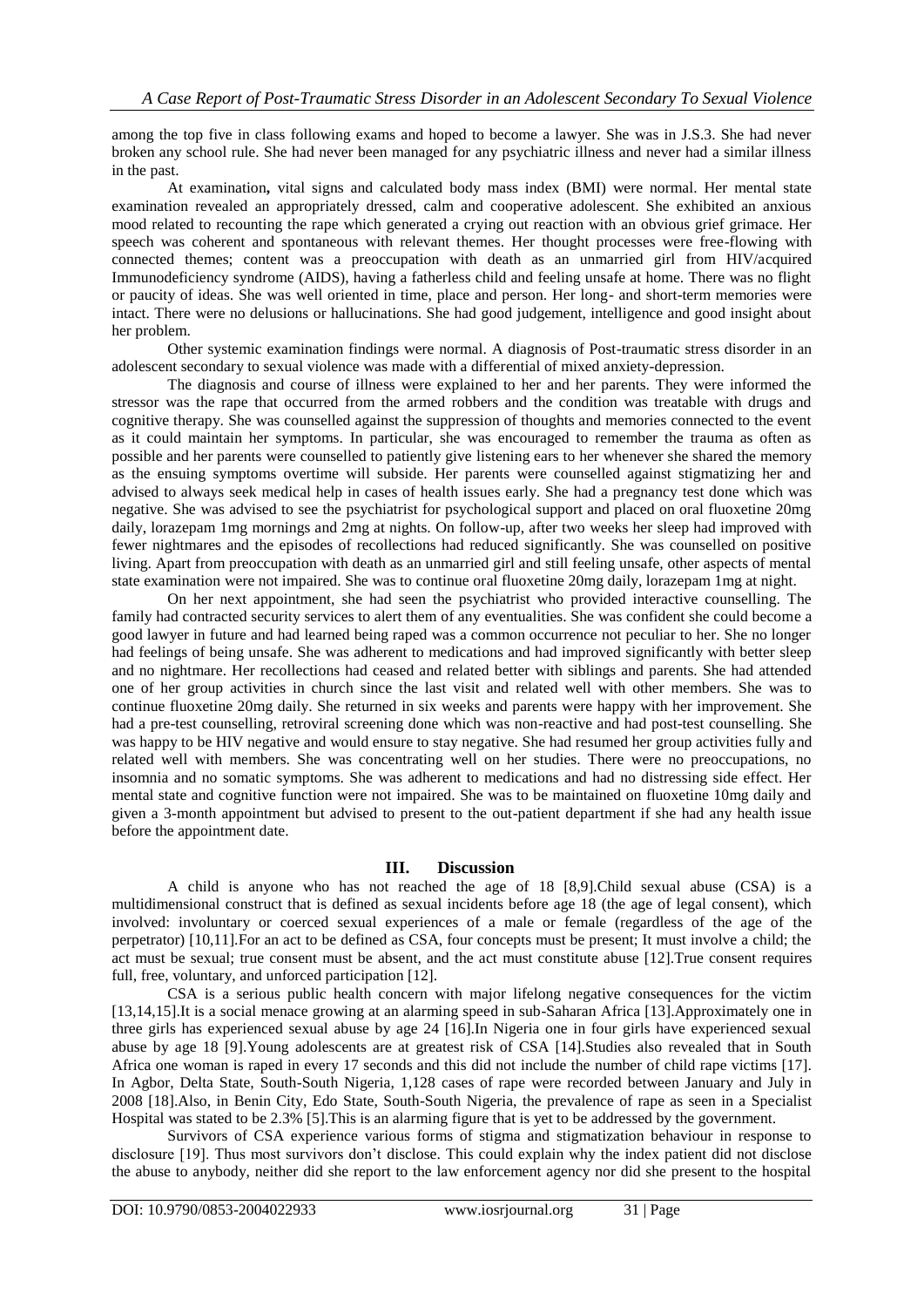for treatment until she developed PTSD. She feared stigmatization from her colleagues in school and the larger society, and also feared she may not be able to find a suitable husband in future should she disclose her experience. Stigmatization could be in form of self-blame, shame, internalization, anticipatory stigma and negative social reaction upon disclosure [19].

Self-blame, shame and negative social reaction to survivors of CSA increase with abuse severity and may lead to a variety of adverse outcomes including low self-esteem, anxiety disorders, poor school performance, PTSD, maladaptive behaviour, depression, and suicide [8,9,15,19,20]. Miss C.C. was ashamed of what happened to her and blamed herself. Rather than disclose, she internalised the problem for fear of negative social reaction from her peers and the public leading to her developing PTSD.

Children who have been sexually abused also find it difficult to build relationships [8,20] CSA has a negative consequence on the sexual well-being of survivors [20].They tend to engage in high-risk sexual behaviours such as multiple sex partners, prostitution, repeat sexual assault in adulthood later in life exposing them to the risk of HIV and other sexually transmitted infections (STIs). They are also more likely to engage in unprotected sex. Others develop an aversion to sex, making it difficult for them to enjoy marital life later in life. They have trust issues. They become suspicious each time a male adult come close to them.

The consequence of CSA is long term and varies from child to child. The occurrence of CSA is independent of family socioeconomic status [15]. The consequences, however, depends on the kind of support the child gets from family and others around [9].Miss C.C. had a very supportive family who belonged to the high socioeconomic class and it was easy for her to recover from the PTSD once treatment was initiated.

However just as not all traumatic events will lead to PTSD, most persons that seek early and appropriate care may not develop PTSD. The parent of the index case recognised some consequences of sexual assault that includes sexually transmitted infections and pregnancy and gave non-medical help. One would expect that high educational attainment of the family and having well-paying jobs should automatically equate to early presentation following trauma at a health facility. Also, this family did not practise out-of-pocket payment for healthcare as a lot of persons do in Nigeria which delays healthcare-seeking behaviour. A study done in south-west Nigeria documented that the likelihood of seeking appropriate healthcare was higher among those, who completed tertiary level of education, with higher socioeconomic status and participated in health insurance scheme [21].

Risk factors for PTSD in adolescents are; poor family function, co-morbid psychological problem, perceived life threat, social withdrawal, low social support, black race, female gender, positive family or previous history of psychiatric disorder, prior victimization and pre-existing negative affectivity about self and environment [22,23]. Some of these including perceived life threat and social withdrawal were found in the index client. Behaviours that maintain PTSD as found in C.C. are avoidance of reminders and suppression of thoughts and memories related to trauma [23].

The best approach is preventing the occurrence of PTSD following a traumatic event, early intervention is essential and is usually multimodal; treatment of client using pharmacotherapy and non-pharmacotherapy and intervention for parents [24]. The index patient received both forms. In her cognitive behavioural therapy, she was taught techniques to overcome fears and worries by not suppressing memories and thoughts of the distressing event, and unlearning avoidance of reminders. She was encouraged to dispel the belief that all males were bad. Psychological aid was provided through encouraging her to talk about the event and parents received counselling on the need to provide support by listening and laying emphasis on establishing that she was safe. She improved significantly most probably because of her good social support, no personal or family history of psychiatric illness and early intervention. Other methods of non-pharmacotherapy that can be used though not applied in this case are desensitization involving graded exposure to anxiety stimulus and play techniques especially in younger children to help process traumatic memory.

Prevention of CSA would reduce the risk of mental health problems such as PTSD, secondary victimisation and intergenerational transmission of abuse [14].Prevention approach currently focuses on identification, prosecution and punishment of perpetrators [14].However preventive measures should be more comprehensive; targeting potential perpetrators and onset of CSA [14].Such measures should include interventions that focus on educating children to protect themselves by recognising, resisting and reporting sexually abusive behaviours (the three Rs of CSA prevention) [14].These measures could not apply in the index patient as she was abused by armed robbers, it, however, applies to the majority of CSA cases. The government, health care providers and non-governmental organisations should seize every available opportunity including mass media, consulting clinics, schools etc to educate potential victims on the need to promptly report CSA to a health facility for prompt evaluation and treatment as well as the law enforcement agency for investigation and punishment of perpetrators [25].Government should also ensure full implementation of the Child Rights Acts  $(CRA)$  [25].

Though the primary care physician in this index case was quite knowledgeable and able to promptly detect symptoms, the rising trend of traumatic events cannot be overlooked. Hence, primary care Physicians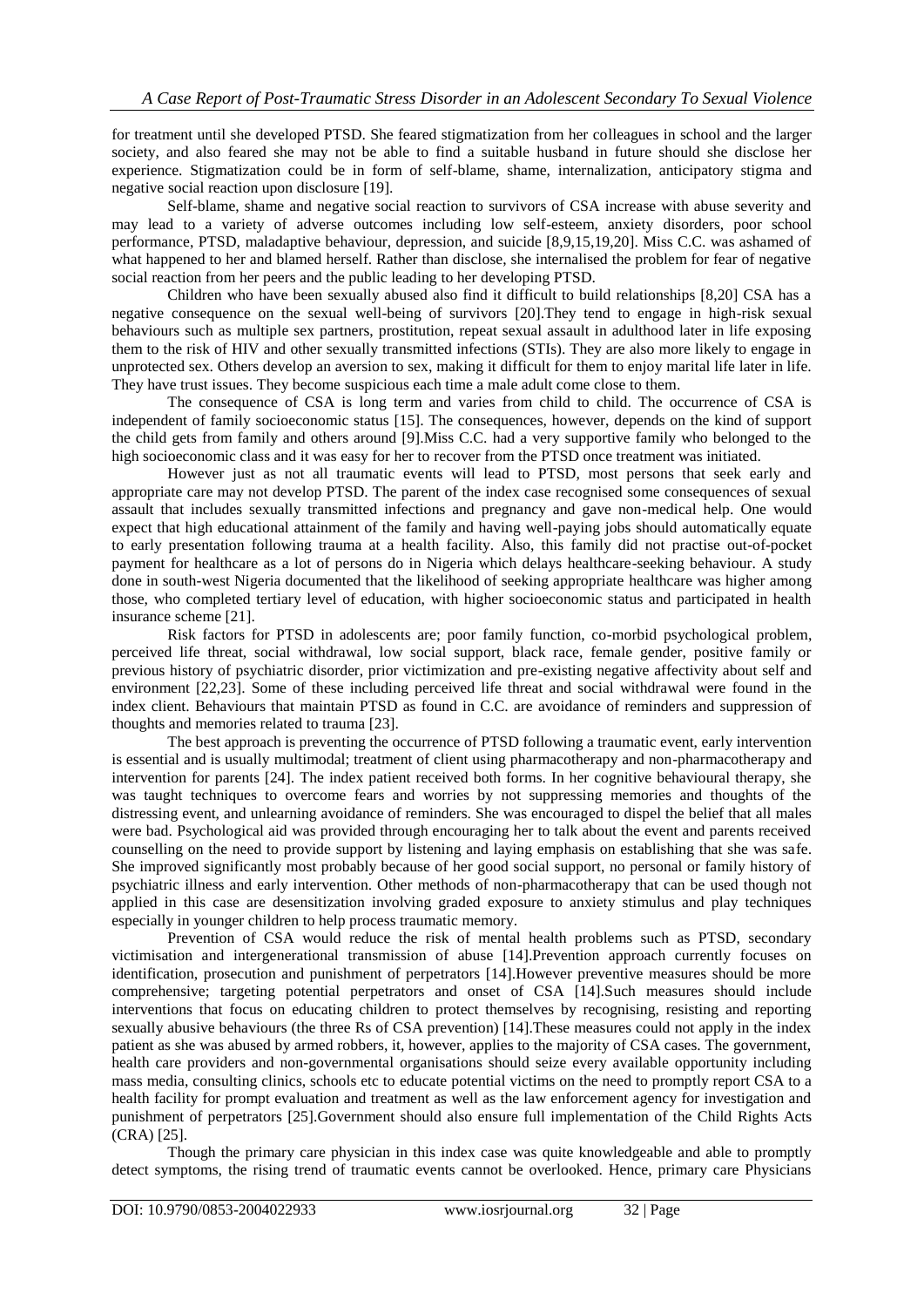should regularly be provided continuous medical education to ensure that they can promptly recognize and provide appropriate treatment especially in such clients like C.C. who present with somatic complaints. What cannot be downplayed is the collaboration and integration of various modalities of treatment for this client that made management productive. This wholistic treatment can best be provided in a one-stop centre where professional services are rendered to all clients of sexual violence. State governments should arise to the occasion to provide a one-stop centre for victims of sexual violence.

## **IV. Conclusion**

Morbidities can arise from CSA which can be quite debilitating to not only victims but also impact negatively on their families. Mental health consequences require prompt recognition and early multi-disciplinary treatment. Treatment should apply all-inclusive modalities focusing on the various impacts; psychological, physical and social to facilitate total recovery. Like in the case report they benefit from a long-term follow-up to put control back into their hands.

#### **List of abbreviations**

CSA: child sexual abuse, PTSD: post-traumatic stress disorder, HIV: human immunodeficiency virus, BMI: body mass index, AIDS: acquired immunodeficiency syndrome, STIs: sexually transmitted infections.

## **Declarations**

## **Ethics approval and consent to participate**

Approval for the case report was waived.

# **Consent for publication**

A signed informed consent was obtained from the guardian of the index client.

### **Availability of data and materials**

Data sharing is not applicable to this article as no datasets were neither generated nor analysed during the current study.

#### **Funding**

No funding was received by the authors for this work.

## **References**

- [1]. World Health Organisation. Guidelines for medico-legal care for victims of sexual violence. Geneva. WHO. 2003 [cited 2020 July 07]. Available from; http://www.who.int/violence\_injury\_prevention/publications
- [2]. Adeleke NA, Olowookere AS, Hassan MB, Komolafe JO, Asekun-Olarinmoye EO. Sexual assault against women at Oshogbo southwestern Nigeria. *Niger J Clin Pract* 2012; 15:190-3.
- [3]. World Health Organisation. Guidelines for medico-legal care for victims of sexual violence. Geneva. WHO. 2003 [cited 2020 August 21]. Available from; http://www.who.int/violence\_injury\_prevention/publications
- [4]. Chinawa JM, Ibekwe RC, Ibekwe MU, Obi E, Mouneke VU, Obu DC, et al. Prevalence and pattern of sexual abuse among children attending Ebonyi State University Teaching Hospital, Abakiliki, Ebonyi State. *Niger J Paed*. 2013; 40(3): 227 –31
- [5]. Enobakhare E, EromonP, OhenhenV, Odiko D. Prevalence and pattern of rape in children and young persons in a Specialist Hospital in Benin City, South-South, Nigeria.Journal of Medical and Dental Sciences. 2018; 17 (10): 69-76.
- [6]. World Health Organization/London School of hygiene and tropical medicine. Preventing intimate partner and sexual violence against women: taking action and generating evidence. Geneva, WHO, 2010.
- [7]. Chivers-Wilson KA. Sexual assault and posttraumatic stress disorder: a review of the biological, psychological and sociological factors and treatments. Mcgill J Med. 2006; 9(2): 111–118.
- [8]. Azi AS, Saluhu AI. The Effect of Child Abuse on the Academic Performance of School Children: Implication on the Nigerian Economy Asia Pacific Journal of Education, Arts and Sciences. 2016; 3(3).
- [9]. Okunlola OB, Gesinde AM, Nwabueze AC, Okojide A. Review of Child and Adolescent Sexual Abuse in Nigeria: Implications for 21st Century Counsellors. CIJP(2020; 5(1): 71-86.
- [10]. Pratiwi AA, Asyary A. The Impact of Child Sexual Abuse. JUMP Health, 2017;1(1): 13-17.
- [11]. McTavish JR, Sverdlichenko I, MacMillana HL, Wekerle C. Child sexual abuse, disclosure and PTSD: A systematic and critical review. Child Abuse & Neglect 2019; 92: 196–208.
- [12]. Mathews B, Collin-Ve´zina D. Child Sexual Abuse: Toward a Conceptual Model and Definition. Trauma, Violence, & Abuse. 2019; 20(2): 131-148.
- [13]. De Veauuse Brown NF, Annor FB, Swahn MH, Self-Brown SR. Sexual Violence Experience Among Nigerian Girls and Young Women: What Are the Roles of Early Sexual Debut, Multiple Sex Partnerships, and Traditional Gender Role Beliefs? Journal of Interpersonal Violence 2020; 1-21.
- [14]. Letourneau EJ, Schaeffer CM, Bradshaw CP, Feder KA. Preventing the Onset of Child Sexual Abuse by Targeting Young Adolescents With Universal Prevention Programming. Child Maltreatment 2017; 22(2): 100-111.
- [15]. Okeafor CU, Okeafor IN, Tobin-West CI. Relationship Between Sexual Abuse in Childhood and the Occurrence of Mental Illness in Adulthood: A Matched Case-Control Study in Nigeria. Sexual Abuse 2018; 30(4): 438–453.
- [16]. National Population Commission of Nigeria, UNICEF Nigeria, &and U.S. Centers for Disease Control and Prevention. *Violence against children in Nigeria: Findings from a national survey, 2014*. Abuja, Nigeria: UNICEF, 2016.
- [17]. Rape statistics- South Africa and worldwide 2011 [cited 2020 May.17]. Available online: www.rape.co.za
- [18]. Rape in Nigeria: NGO records 1,128 rape cases in Delta in six months. Peace Women. 2009 [Cited 2020 Sep.17]. Available online: www.newsrescue.com
- [19]. Kennedy AC, Prock KA. I Still Feel Like I Am Not Normal'': A Review of the Role of Stigma and Stigmatization Among Female Survivors of Child Sexual Abuse, Sexual Assault, and Intimate Partner Violence. Trauma, Violence, & Abuse. 2018; 19(5) 512- 527.